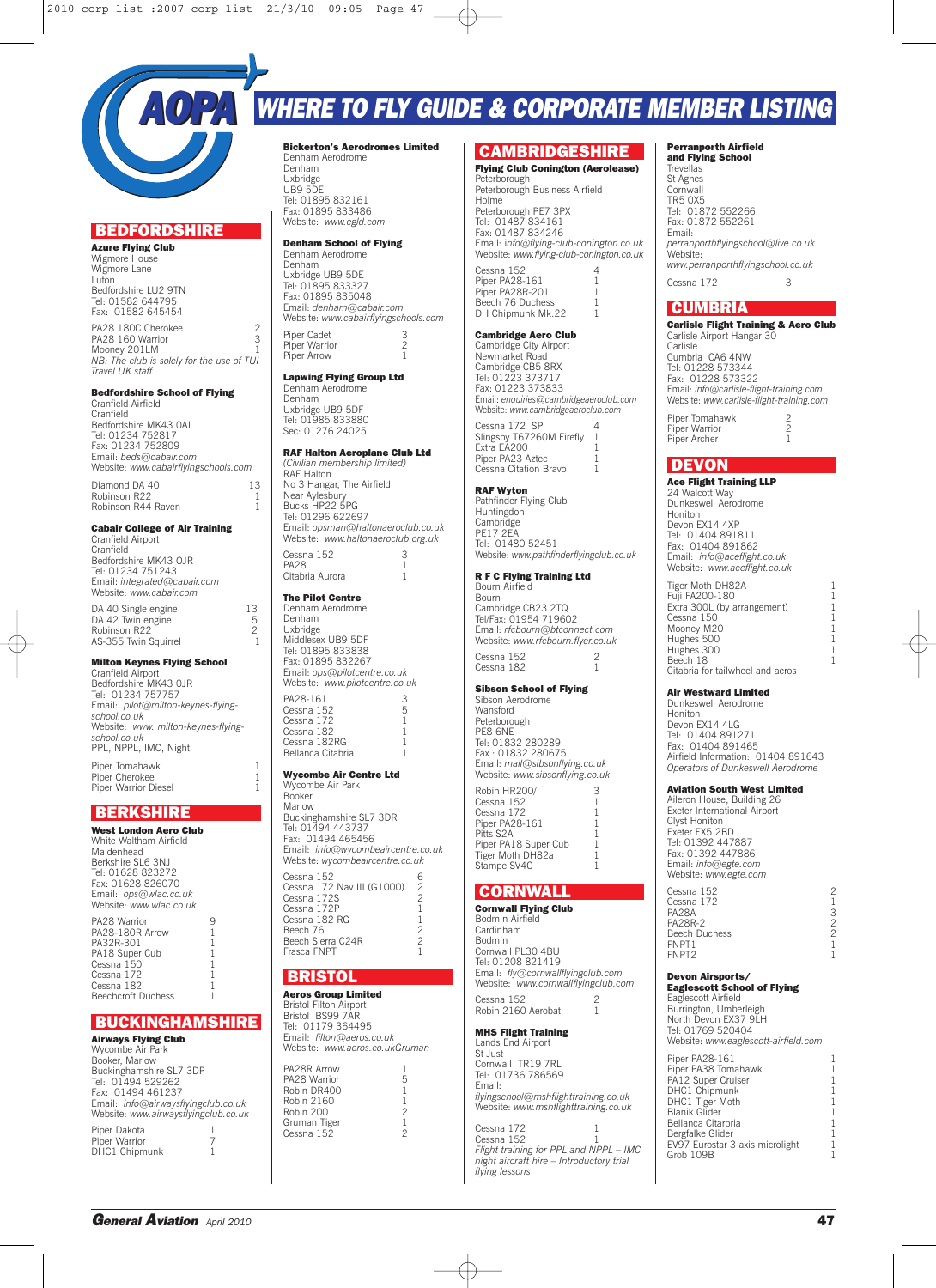#### **Devon and Somerset Flight Training Ltd**

Dunkeswell Aerodrome Honiton Devon EX14 4LG Tel: 01404 891643 Fax: 01404 891465 Email: *dsfltd@btconnect.com* Website: *www.dsft.co.uk*

Cessna 152<br>Cessna 172 1 Cessna 172<br>Piper PA29 Warrior III 1 Piper PA28 Archer III TB20 Trinidad 1

### **Exeter Flying Club**

Exeter International Airport Clyst Honiton Exeter Devon EX5 2BA Tel: 01392 367653 Fax: 01392 447847 E-mail: *info@flying-club.com* Web: *www.flying-club.com*

Cessna 172 Piper PA28

#### **Plymouth Flying School Ltd** Plymouth City Airport

**Crownhill** Plymouth PL6 8BW Tel: 01752 773335 Fax: 01752 773340 Email: *fly@plymouthflyingschool.co.uk* PA28 1<br>Cessna 152 2

 $Cessna 152$ 

## **DORSET**

**Bournemouth Flying Club Ltd** Aviation Park East off Matchams Lane Bournemouth International Airport **Christchurch** Dorset BH23 6NE Tel: 01202 578558 Fax: 01202 578509 Email: *bfcops@bfclub.co.uk* Website: *www.bfclub.co.uk*

Cessna 172 1 Piper PA-28-161 petrol 2 Piper PA-28-161 diesel 4 PA<sub>28</sub> Arrow Beagle Pup 1 Siai Marchetti F260 1<br>Partenavia P68B 1 Partenavia P68B 1 Duchess 1

### **Cabair Modular**

Building 307 Aviation Park West Bournemouth International Airport Christchurch Dorset BH23 6NW Tel: 01202 581122 Fax: 01202 581129 Email: *modular@cabair.com* Website: *www.cabair.com*

BE76 Duchess 3<br>Piper Cadet 2 Piper Cadet 2<br>Piper Arrow 3 Piper Arrow 3<br>FNPT2 Simulator 1 FNPT2 Simulator 1

Distance

## **ESSEX Andrewsfield Aviation Ltd**

Saling Airfield Stebbing, Dunmow Essex CM6 3TH Tel: 01371 856744 Fax: 01371 856500 E-mail: *info@andrewsfield.com* Web: *www.andrewsfield.com* Cessna 152 4 Cessna 172R<br>Cherokee 140/160 3 Cherokee  $140/160$  3<br>Piner Cub Piper Cub

## **Seawing Flying Club**

Eastern Perimeter Road Southend Airport Southend Essex SS2 6YF Tel: 01702 545420 Fax: 01702 543343 E-mail: *seawingfc@aol.com* Web: *www.seawing.uk.com*

Cessna 152 2 Cessna Aerobat Cessna F172N 1<br>Piner Cherokee 180 1 Piper Cherokee 180

## **Southend Flying Club**

Southend Airport Southend-on-Sea Essex SS2 6YU Tel: 01702 545198 FAX: 01702 546733 E-mail: *southendflyingclub@btclick.com* Web: *www.southendflyingclub.co.uk*

| PA28-140           |  |
|--------------------|--|
| PA28-151           |  |
| PA28 R200          |  |
| PA34 200           |  |
| Cessna 152 Aerobat |  |

#### **Stapleford Flying Club Flight Centre**

Stapleford Aerodrome Stapleford Tawney Near Romford Essex RM4 1SJ Tel: 01708 688380 Fax: 01708 688421 Email: *reception@flysfc.com* Website: *www.flysfc.com* Cessna 152 16 Cessna 172 1

| Cessna 182      |   |
|-----------------|---|
| <b>PA28</b>     |   |
| PA28R           | 3 |
| <b>PA34</b>     | 3 |
| Piper Super Cub | 1 |
| T67 Firefly     | 1 |
| DA40D           |   |
| DA42D           | 2 |
|                 |   |



**Aeros Flight Training** Hangar SE4 Gloucester Airport Cheltenham Gloucestershire GL51 6SP Tel: 01452 857419 Email: *gloucester@aeros.co.uk* Website: *www.aeros.co.uk* PA34 Seneca 3 PA32 Saratoga 1 PA28RT Arrow 1 PA28 Warrior 9

### **Cotswold Aero Club**

FNPT 11 Sim

Cessna  $152$ <br>
ENPT 11 Sim

Aviation House Gloucestershire Airport Cirencester, Cheltenham Glos GL51 6SP Tel: 01452 713924 Fax: 01452 855223 E-mail: *phil@cotswoldaeroclub.com* web: *www.cotswoldaeroclub.com* PA28R - 200 Mk II 1 Robin R2112 2<br>Robin DR400/120 1

Robin DR400/120 EV97 Eurostar

## **Kemble Air Services Ltd**

The Control Tower Kemble Airfield **Cirencester** Glos GL7 6BA Tel: 01285 771177 Fax: 01285 771382 Email: *operations@kemble.com* Website: *www.kemble.com Aerodrome operator*

#### **Staverton Flying School**

Gloucestershire Airport **Staverton** Cheltenham Glos GL51 6ST Tel: 01452 712388 Fax: 01452 713565 Email: *info@stavertonflyingschool.co.uk* Web: *www.stavertonflyingschool.co.uk* Cessna 152<br>Cessna 172 2<br>Cessna 177 1 Cessna 172 Cessna 177

#### **Tiger Airways**

Hangar SE47 Gloucestershire Airport Staverton Cheltenham Gloucester GL51 6SS Tel: 01452 714767 Fax: 01452 533181 Email: *mail@tigerairways.co.uk* Website: *www.tigerairways.co.uk*

Fournier RF6B 1<br>Stampe SV4 1 Stampe SV4 4 Slingsby T67M Mk II 1 Waco YMF-5C 1 Boeing Stearman 1 *We offer AOPA Aerobatic Courses, PPL/NPPL Training, Night & IMC Training and Introductory Lessons and Training in Vintage Bi-planes and Tail-Wheel Conversions.*

## **HAMPSHIRE**

**B-N Group Limited** Bembridge Airport Bembridge Isle of Wight PO35 5PR Tel: 01983 873331 Fax: 01983 871566 Email: *ats@eghj.com* Website: *www.eghj.com*

#### **Western Air (Thruxton) Ltd**

Thruxton Airport Andover Hants SP11 8PW Tel: 01264 773900 Fax: 01264 773913 Email: *westernair@thruxtonairport.com* Website: *www.westernairthruxton.co.uk*

| Warrior III Avidyne |   |
|---------------------|---|
| PA28-161            | 3 |
| PA28-181            |   |
| PA28 Arrow          | 1 |
| Slingsby T67M       | 1 |
| GA7 Cougar MEP      |   |
|                     |   |

## **HEREFORDSHIRE**

**Herefordshire Aero Club Ltd** Shobdon Airfield Leominster Herefordshire HR6 9NR Tel: 01568 708369 Fax: 01568 708935 Email: *hac@aeroclub.co.uk* Website: *www.aeroclub.co.uk* Cessna 152<br>Piper Archer II 3 Piper Archer ll 1

## **HERTFORDSHIRE**

**London School of Flying** Elstree Aerodrome Elstree Herts WD6 3AW Tel: 0208 953 4343 Fax: 0208 207 1509 Email: *lsf@cabair.com* Website: *www.cabairflyingschools.com*

| Piper Cadet (diesel) | 6 |
|----------------------|---|
| Piper Archer         | 1 |
| Piper Arrow          | 1 |
| Grumman Tiger        | 1 |
| Rockwell 114         | 1 |
| DA42 Glass Cockpit   | 1 |
| Robinson R22         | 2 |
| Robinson R44         | 2 |
|                      |   |

#### **Montclare Shipping Company Limited**

Elstree Aerodrome Borehamwood Hertfordshire ED6 3AR Tel: 0208 953 7480 / 0208 953 3502 Fax: 0208 207 3691 *Aerodrome operator.*



*Cambrai Covers - Home and Dry*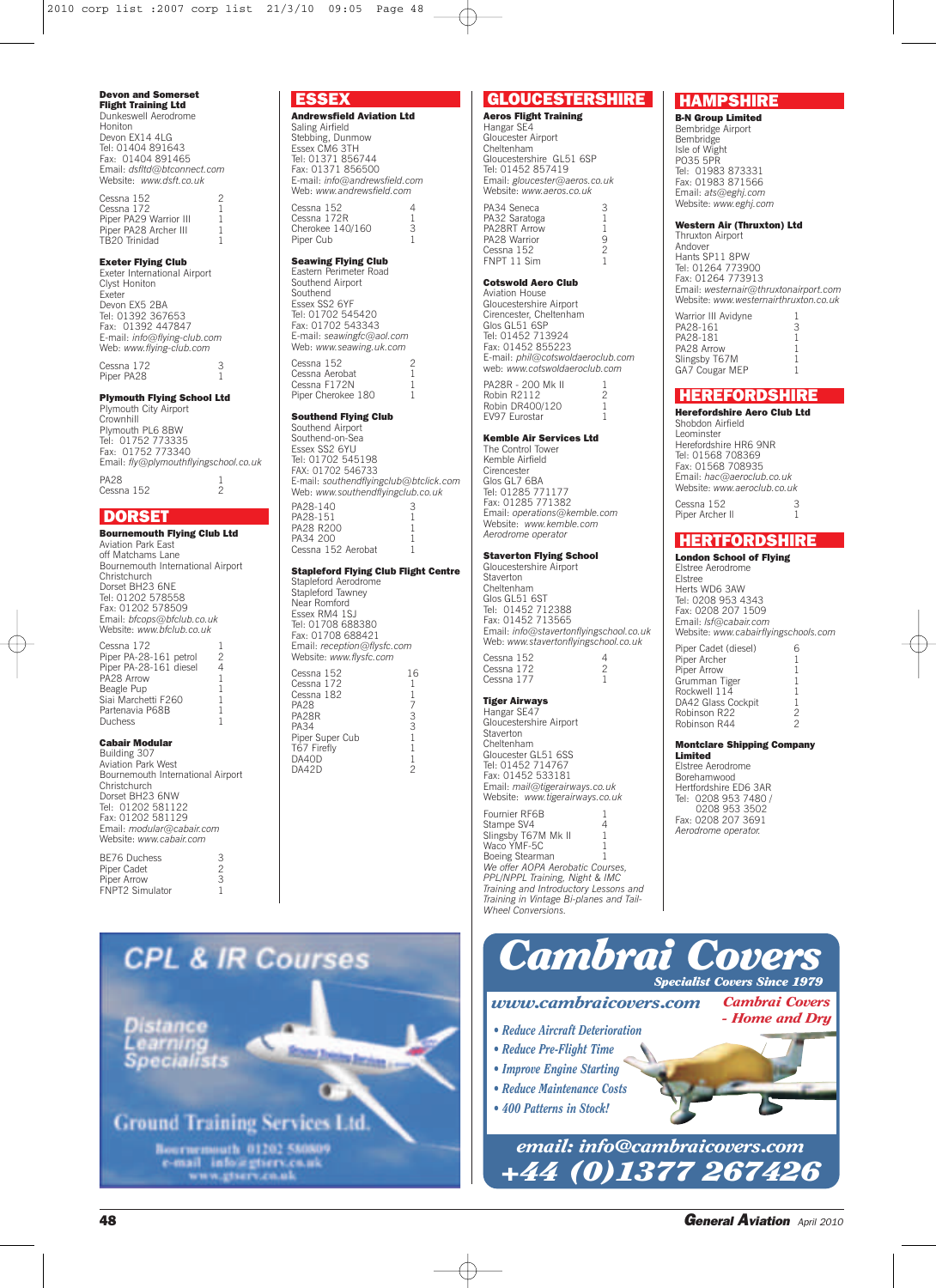**North London Flying School** *(formerly known as East Herts Flying School)* Panshanger Airfield Near Hertford Herts SG14 2NH Tel: 01707 391791

Fax: 01707 292792 Email: *info@northlondonflyingschool.com* Website: *www.northlondonflyingschool.com*

#### **KENT**

**Alouette Flying Club Ltd** Building C700 Churchill Way Biggin Hill Airport Kent TN16 3BN Tel: 01959 573243 Email: *secretary@alouette.org.uk* Website: *www.alouette.org.uk*

Cessna 172 Skyhawk 2

## **Biggin Hill School of Flying**

Biggin Hill Airport Kent TN16 3BN Tel: 01959 573583 Fax: 01959 570770 E-mail: *bigginhill@cabair.com* Web: *www.cabairflyingschools.com* AA5-A 1 Piner Warrior

#### **TG Aviation Ltd**

Thanet Flying Club Manston Ramsgate Kent CT12 5BP Tel: 01843 823656 Fax: 01843 822024 Email: *info@tgaviation.com* Website: *www.tgaviation.com*

Cessna 152 2 Cessna 152 Aerobat 1<br>PA28 3 **PA28** PA<sub>28R</sub> Boeing Stearman 1

## **Weald Air Services**

Headcorn Aerodrome Headcorn Kent TN27 9HX Tel: 01622 891359 Fax: 01622 890876 Email: *enquiries@headcornaerodrome.co.uk* Website: *www.headcornaerodrome.co.uk*

Cessna 150 Aerobat  $C$ essna 150 Cessna 152<br>Cessna 152 1<br>Cessna 172 2 Cessna 172<br>Robin DR400 5 Robin DR400 Piper Seneca 1 Piper Warrior PA28 2

## **LANCASHIRE**

**BAE Systems (Warton) Flying Club** (BAE Systems Warton Site *employees and immediate family only)* c/o FTI (WID) Warton Aerodrome Preston PR4 1AX Tel: 01772 852362 Fax: 01772 856087 Email: *frank.j.smith@baesystems.com* Website: *www.baeflyingclub.co.uk*

Cessna 152 Cessna 172 1 Piper Warrior 2

## **Flight Academy Blackpool Limited**

Blackpool International Airport Hangar 8 Squires Gate Lane Blackpool FY4 2QY Tel: 01253 341010 Email: *info@commandaviation.com* Website: *www.commandaviation.com*

**Lancashire Flying Club** c/o 6 Chatsworth Close Timperley Cheshire WA15 7LF

### **Westair Flying School**

Blackpool Airport Blackpool Lancs FY4 2QS Tel: 01253 342660 Fax: 01253 401121 Email: *school@westair.uk.com* Website: *www.westair.uk.com*

### **LEICESTERSHIRE**

**Leicestershire Aero Club** Leicestershire Airport Gartree Road Leicester LE2 2FG Tel: 0116 2592360 email: *info@leicesterairport.com* Web: *www.leicestershireaeroclub.co.uk*  $Cessna 152$  5 Cessna  $172$  1<br>PA28 Cadet 1 PA28 Cadet 1 Slingsby T67M 1

## **LINCOLNSHIRE**

**Fenland Aero Club** Fenland Airfield, Jekyll's Bank Holbeach-St-Johns Spalding Lincolnshire PF<sub>12</sub> 8RQ Tel/fax: 01406 540461 Email: *info@fenland-flying-school.co.uk* Web*: www.fenland-flying-school.co.uk* Cessna 150<br>Cessna 152 Cessna 152 1 Cessna 172 2 Mooney M20J (hire only) 1 Cessna 337 (hire only) 1

### **Fly 365**

The Old Control Tower Wickenby Airfield Langworth Lincoln LN3 5AX Tel: 01673 885111 Email: *info@fly365.co.uk* Website: *www.fly365.co.uk* Cessna 152 2 Thruster T600N<br>Quantum 912 1 Zlin 242 Aerobatic 1

## **Humber Flying Club Ltd**

26 Franklin Way Humberside International Airport Kirmington Linccolnshire DN39 6YH Tel: 01652 680746 Fax: 01652 688492 Email: *johngreenfield1@talktalk.net* Web: *www.humberflyingclub.co.uk*

Cessna 150<br>Cessna 172 1 Cessna 172 1 Frasca 142/PA44 (CAA approved) 1 AST 300 simulator 1

## **RAF Waddington Flying Club**

c/o Flt Lt Chris Hives OC Land & Sea EW Flt AWC Lincoln LN5 9WA Tel: 01522 727340/726247 Fax: 01522 720744 Email: *WFC@Waddingtonflyers.org* Website: *www.waddingtonflyers.org*

| UUJIKI LUU         |  |
|--------------------|--|
| Cessna 152 Aerobat |  |
| Cessna 172         |  |
| Piper PA28         |  |
| Piper 34           |  |
|                    |  |

 $m<sub>0</sub>$  150

### **Soloflight Aviation**

Captains Club Humberside Airport Kirmington Lincolnshire DN39 6YH Tel: 01652 688833 E-mail: *flying@soloflight.co.uk* Web: *www.soloflight.co.uk*

Piper PA28 4 Cessna 182 Cessna 172 diesel 1<br>DA42 diesel twin star 1 DA42 diesel twin star

#### **The Pom Flying Club**

The Wallgate Hangar Humberside Airport Kirmington DN39 6YH Tel : 07711 438999 Email: *chris.dale@gbpom.co.uk* Website: *www.gbpom.co.uk*

#### **Wickenby Aerodrome** Wickenby Airfield

Nr Langworth Lincoln LN3 5AX Tel: 01673 862756 Fax: 01673 861077 Email: *info@wickenbyairfield.com* Website: *www.wickenbyairfield.com*

## **NORFOLK**

**RAF Marham Aero Club** King's Lynn Norfolk PE33 9NP Tel: 01760 337261 Ext 7086 Fax: 01760 446002 Ext 6002 Email: *MRM-9Sqn-QWI-N@marham.raf.mod.uk* Website: *www.marhamaeroclub.co.uk* Piper PA28 Cessna 150 1 Cessna 150 Aerobat 1

**Waveney Flying Group**

Seething Airfield Toad Lane Seething Norwich NR15 1EL Tel/fax: 01508 550453 Website: *www.seething-airfield.co.uk*

Piper Archer 1<br>Cessna 172 1 Cessna 172 1 *Members are expected to take an active part in the running of the airfield. Club aircraft can only be flown by members.*

## **NOTTINGHAMSHIRE**

**Sherwood Flying Club** Nottingham City Airport Tollerton Lane Tollerton Notts NG12 4GA Tel: 0115 9811402 Email: *info@sherwoodflyingclub.co.uk* Website: *www.sherwoodflyingclub.co.uk* Piper PA28

Piper PA38

#### **Trumanair Flying School** Nottingham Airport

**Tollerton** Nottingham NG12 4GA Tel: 0115 981 5050 Fax: 0115 981 1444 Email: i*nfo@trumanaviation.demon.co.uk* Website: *www.nottinghamairport.co.uk* Piper PA38 Tomahawk 5 Piper PA28 Archer Piper PA28R Arrow Piper PA34 Seneca 1 DH82A Tiger Moth 1 Cessna 172 Skyhawk 1

## **OXFORDSHIRE**

**Oxford Aviation Academy** Oxford Airport Kidlington Oxon OX5 1QX Tel: 01865 841234 Fax: 01865 378797 Email: *enquiries@oaa.com* Website: *www.oaa.com* Piper Warrior 30<br>Piper Seneca 22 Piper Seneca 22<br>7lin 242l 1 Zlin 242L 1 TB20 Trinidad 2 B737-400 FNPTII MCC 2 Multi Engine FNPTII 4

### **Oxfordshire Sport Flying Club**

Enstone Aerodrome Church Enstone Oxon 0X7 4NP Tel/Fax 01608 677208 Website: *www.enstoneaerodrome.co.uk*

## **RAF Benson Flying Club**

Wallingford Oxon OX10 6AA Tel: 01491 837766

## **RAF Brize Norton Flying Club**

*Civilian membership limited)* RAF Brize Norton Oxford OX8 3LX Tel: 01993 845886 Piper Cherokee 2<br>Piper Warrior 2

Piper Warrior 2 Rockwell 112 1

## **SHROPSHIRE**

**The Shropshire Aero Club** Sleap Airfield, Harmer Hill .........<br>Sleap Shropshire SY4 3HE Tel: 01939 232882 Fax: 01939 235058 Email: *info@shropshireaeroclub.com* Web: *www.shropshireaeroclub.com*

Cessna 152 4 Cessna 172 SP 1 PA28 Warrior 1 PA28 Archer 2<br>General Avia F22-A 1 Slingsby Firefly T67M-160

## **SOUTH YORKSHIRE**

**Sheffield Aero Club** Netherthorpe Aerodrome Thorpe Salvin Worksop Nottinghamshire S8O 3JQ Tel: 01909 475233 Fax: 01909 532413 Email: *info@sheffieldaeroclub.net* Website: *www.sheffieldaeroclub.net* Cessna 150 1

Cessna 152

## **STAFFORDSHIRE**

**Tatenhill Aviation Ltd** Tatenhill Airfield Newborough Road Needwood Burton-on-Trent DE13 9PD Tel: 01283 575283 Email: *mail@tatenhill.com* Website: *www.tatenhill.com*

Cessna 152 PA28 Warrior PA28 Archer 1<br>PA28 Arrow IV 1 Comanche 1 Robin DR400 1 Bellanca Decathlan 1

### **SURREY**

**Blackbushe School of Flying** Blackbushe Airport

Camberley Surrey GU17 9LQ Tel: 01252 870999 Fax: 01252 871975 Email: *blackbushe@cabair.com* Website:*www.cabairflyingschools.com*

| 2<br>2 |
|--------|

## **Blackbushe Aviation**

*(A Redair Flight Centre)* Blackbushe Airport Camberley Surrey GU17 9LB Tel: 01273 877727 Fax: 01252 877707 E-mail: *info@blackbusheaviation.com* Web: *www.blackbusheaviation.com*

| Cessna 152         | 5 |
|--------------------|---|
| Cessna 152 Aerobat | 1 |
| Piper Archer       | 2 |
| Piper Seneca III   | 2 |
| Piper Chieftain    | 1 |
| Piper Arrow        |   |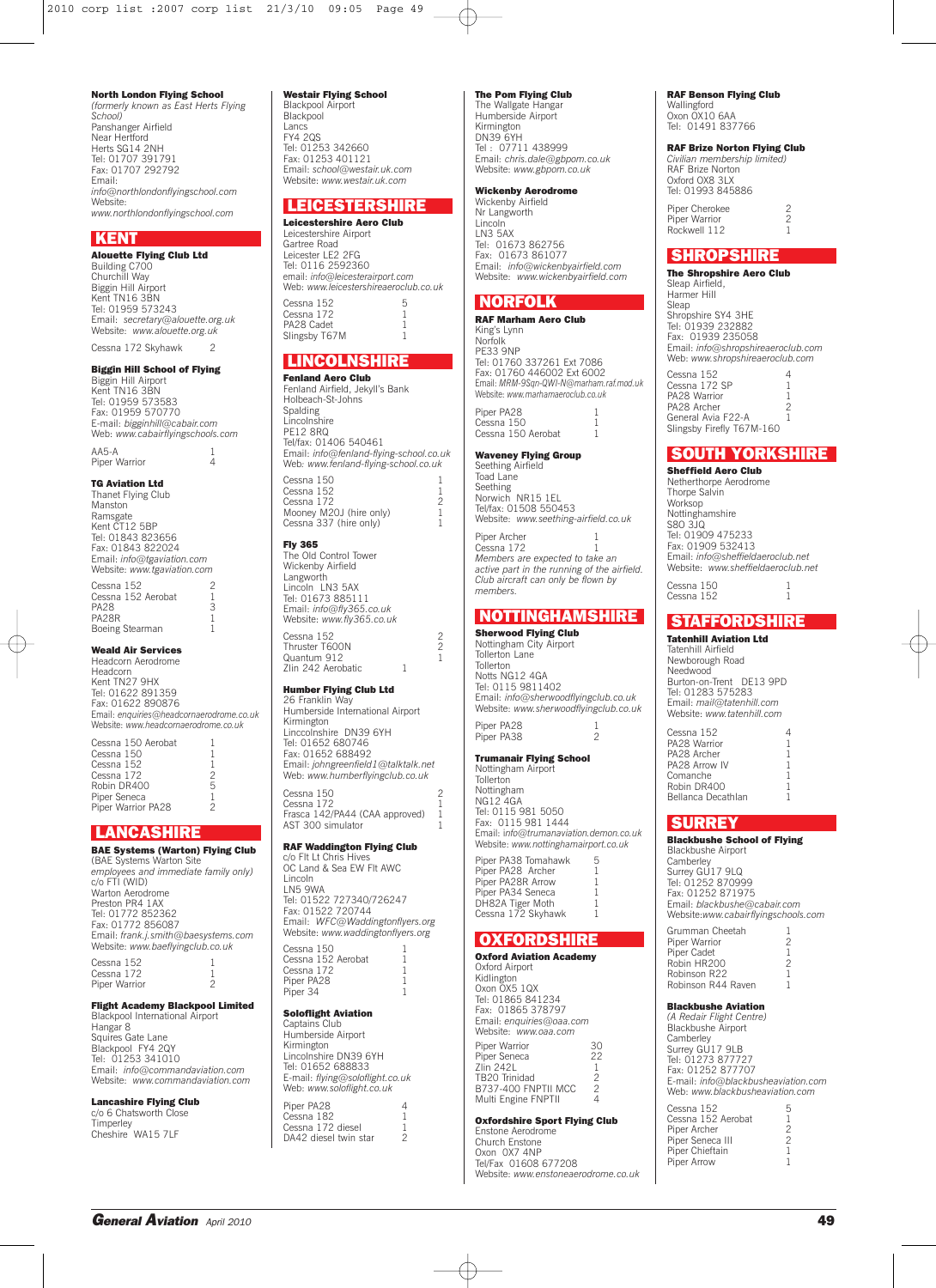## **Cubair Flight Training Ltd**

Hangar No 8, Redhill Aerodrome Kingsmill Lane Redhill Surrey RH1 5JY Tel: 01737 822124 Fax: 08700 513715 E-mail: *ops@cubair.co.uk* Web: *www.cubair.co.uk* Cessna 172

Diamond Star DA40 1<br>
Katana DA20-A1 2 Katana DA20-A1 2 Katana DA20-C1 1 Slingsby T67M Grumman Cougar

#### **Harvard Aviation School of Flying**

Old North Block Redhill Aerodrome Kings Mill Lane Redhill Surrey RH1 5YP Tel: 01737 823001 Fax: 01737 823021 Email: *info@harvardaviation.com* Website: *www.harvardaviation.com*

Cessna 172 1<br>Cessna 152 2 Cessna 152 2<br>PA28-161 2 PA28-161 1<br>PA28-140 1 PA28-140

**London Transport Flying Club** Fairoaks Aiport Chobham Woking Surrey GU24 8HU Tel: 01276 858502 Web: *www.ltfc.demon.co.uk*

Piper Cherokee 1<br>Piper Warrior 1 Piper Warrior

### **Redhill Aviation**

*(A Redair Flight Centre)* Main Block, Redhill Aerodrome Kingsmill Lane Redhill Surrey RHl 5JY Tel: 01737 822959 Fax: 01737 822163 Email: *redhillaviation@aol.com* Web: *www.redhillaviation.co.uk*

Cessna 152 3 Cessna 152 Aerobat 1 Piper Archer

## **WARWICKSHIRE**

**Aeros Group Limited** Wellesbourne-Mountford Aerodrome Loxley Lane Wellesbourne Warwick CV35 9EU Tel: 01789 470434 Fax: 01789 841067 Email: *wellesbourne@aeros.co.uk* Website: *www.aeros.co.uk*

Robin DR400 1 Robin 2160 1<br>Robin 200 2 Robin 200 2 PA28R Arrow 1 PA28 Warrior 5 Gruman Tiger 1 Cessna 152 2

**AWA Flying Group** Coventry Airport West Anson House Baginton Coventry CV8 3AZ Tel: 024 76 301498 Email: *member@flyinggroup.fsnet.co.uk* Website: *www.flyawa.co.uk*

Piper Cherokee<br>Cessna 172 – Reims Rocket 1 Cessna 172 – Reims Rocket

## **Coventry Flying Club**

The Clubhouse Coventry Airport Rowley Road Coventry CV3 4FR Tel: (024) 76 301428 Fax: (024) 76 306417 Email: *operations@covaero.com* Website: *www.covaero.com*

Cessna 172 1 PA28 161 Warrior 111 2

### **Midland Air Training Ltd**

Airpark Rowley Road Coventry Airport Baginton Coventry CV3 4FR Tel: 024 7630 4914 Fax: 024 7630 4192 Email: *mats@uki.net* Website: *www.mats.uki.net* Piper Cherokee 3

#### **On-Track Aviation Limited** Wellesbourne Mountford Aerodrome

Loxley Lane Wellesbourne Warwickshire CV35 9EU Tel: 01789 842777 Fax: 01789 842755 Email: *ontrackegbw@yahoo.co.uk* Website: *www.ontrackaviation.com* PA28 6 Cessna 152 Cessna 172<br>Robin 200 12 Probin 200<br>
Robin 2160<br>
1 Robin 2160i Chipmunk 1<br>PA34 4 PA34 4

PA38 1 Husky Amphibian 1 Maule Amphibian C172 Amphibian 1 Sup Cub floatplane 1<br>C<sub>206</sub> Amphibian 1 C<sub>206</sub> Amphibian

T67M 1

#### **South Warwickshire Flying School** Wellesbourne Mountford Aerodrome

Loxley Lane Warwick CV35 9EU Tel: 01789 840094 Fax: 01789 842593 Email: *ops@southwarwickshireflyingschool.com* Website: *www.southwarwickshireflyingschool.com*

Cessna 152 4 Cessna 172 Piper Warrior<br>Frasca 101G Frasca 101G 1 *Delivering quality flying training for over a quarter of a century*

## **Take Flight Aviation Limited**

Wellesbourne Mountford Airfield Wellesbourne Warwickshire CV35 9EU Tel: 01789 470424 Fax: 01789 470424 Email: *mike@takeflightaviation.com* PA28 Cessna 172 Cessna 150 Aerobat 1<br>Piner Cherokee 6 1 Piper Cherokee 6

### **WEST SUSSEX**

**Goodwood Flying School** Goodwood Motor Circuit Chichester W Sussex PO18 0PH Tel: 01243 755066 Fax: 01243 755085 Email: *flyingschool@goodwood.co.uk* Website: *www.goodwood.co.uk/aviation* 1943 Harvard AT-16 1 Garmin 1000 equipped Cessna S Skyhawk SP 5

## **Sky Leisure Aviation**

*(A Redair Flight Centre)* 1st Floor, Terminal Building Shoreham Airport, Shoreham-by-Sea West Sussex BN43 5FF Tel/fax: 01273 464422 Email: *skyleisureav@aol.co.uk* Website: *www.skyleisureaviation.co.uk*

Cessna 152 3 Cessna 152 Aerobat 1 Piper Tomahawk 2<br>Piper Tomahawk 2<br>Piner Archer 2 Piner Archer Piper Arrow 1 Piner Seneca III Piper Concod III<br>Piper Warrior 181 Piner Chieftain 350

### **Sussex Flying Club**

Sussex Flight Centre First Floor, Main Terminal Building, Shoreham Airport West Sussex BN43 5FF Tel/fax: 01273 440852 E-mail: *ops@sfc.ac* Web: *www.sfc.ac* Cessna 152 3 Piper PA28R Arrow 1 PA28-161 Warrior 3

## **WILTSHIRE**

## **Army Flying Association**

*(Serving or retired Armed Services personnel only)* School of Army Aviation c/o David Evans 22 Hamelyn Close Hants RG21 8UY Tel: 01256 840504 Email: *davidg\_e@hotmail.co.uk* Cessna 172 1

## **Old Sarum Flying Club**

Old Sarum Airfield Old Sarum, Salisbury, Wiltshire DT4 6DZ Tel: 01722 322525 Fax: 01722 323702 Email: *info@flysarum.com* Website: *www.flysarum.com* PA28 Warrior 3<br>PA28 Archer 1 PA28 Archer Aero AT3 4 CAP 10 C (Aerobatic) 1

#### **RAF Lyneham Flying Club**

RAF Lyneham Chippenham Wiltshire SN15 4PZ Tel: 01249 897567 *Membership restricted to military/government employees only* PA28-151 1<br>PA28-161 2 PA28-161

## **WEST YORKSHIRE**

**Sherburn Aero Club Ltd** New Lennerton Lane, Sherburn-in-Elmet Leeds LS25 6JE Tel: 01977 682674 Fax: 01977 683699 Email: *flightdesk@sherburnaeroclub.com* Website: *www.sherburnaeroclub.com* PA28-161 Cadet 4<br>PA28-161 Warrior 5 PA28-161 Warrior 5 PA28-161 Archer 111 1

## **CHANNEL ISLANDS**

**Alderney Flying Club** PO Box Alderney Airport Alderney Channel Islands GY9 3XD Tel: 01481 823053 Website: *www.flyalderney.com*

Robin 2160 2<br>Aero AT-3 1

Aero AT-3

PA28 181Archer II 1

**Guernsey Flying Training** La Planque Lane Forest Guernsey Channel Islands GY8 ODT Tel: 01481 265267 Fax: 01481 263830 E-mail: *gft@guernseyaeroclub.com* Web: *www.guernseyaeroclub.com* Piper Warrior III 2

## **Jersey Aero Club** Jersey Airport St Peter, Jersey Channel Islands JE3 7BP Tel: 01534 743990 Fax: 01534 741290 E-mail: *info@jerseyaeroclub.com* Web: *www.jerseyaeroclub.com*

Piper Warrior 4<br>Piper Archer 2 Piner Archer Piper Cherokee 6 1<br>Cessna 150 1 Cessna 150 1<br>DHC-1 Chipmunk 1 DHC-1 Chipmunk

## **NORTHERN IRELAND**

## **Belfast Flying Club Ltd** Belfast International Airport Aldergrove Co Antrim BT29 4AB

Tel: 028 9445 2153/07979 600891 Fax: 028 9260 2609 Email: *john.phelan37@ntlworld.com* Website: *www.belfast-flying-club.com* PA28 201

| PA28 180    |
|-------------|
| PA28 151    |
| Cessna 310Q |
|             |

## **Eglinton Flying Club**

17A Airfield Road, Eglinton Co Londonderry Northern Ireland BT47 3PZ Tel: 028 7181 0962 Cessna 152 Piper Warrior III

## **Ulster Flying Club**

Ards Airport 61 Portaferry Road Newtownards County Down Northern Ireland BT23 8SG Tel: 028 9181 3327 Fax: 028 9181 4575 Email: *manager@ulsterflyingclub.com* Web: *www.ulsterflyingclub.com*  $C \text{e} \text{sgn}$  172 SPs 2

## **SCOTLAND**

**Fife Flying Club** *(Tayside Aviation)* Fife Airport Goatmilk, Glenrothes Fife KY6 2SL Tel: 01592 753792 Email: *enquiries@taysideaviation.co.uk* Website: *www.taysideaviation.co.uk* Cessna 152<br>Cessna 172 3 Cessna 172

#### **Glasgow Flying Club** Walkinshaw Road

Renfrew Scotland PA4 9LP Tel: 0141 889 4565 Fax: 0141 840 2668 Email: *info@glasgowflyingclub.com* Web: *www.glasgowflyingclub.com*

PA38 PA28 1<br>Cessna 172 1 Cessna 172 1 *PPL training, trial lessons, revalidation and renewal*

## **Leading Edge Flight Training**

Cumbernauld Airport Duncan McIntosh Road Cumbernauld G68 0HH Tel: 01236 727727 Email: *cbnoperations@glasgowaviation.co.uk*

**Moray Flying Club Ltd**

*(RAF Kinloss)* Forres, Moray Scotland IV36 3UH Tel: 01309 692378 Email: *enquiries@morayflyingclub.com* Web: *www.morayflyingclub.org.uk* Cessna 152 1<br>Cessna 152 Aerobat 1 Cessna 152 Aerobat Cessna 172

#### **Prestwick Flight Centre**

Hangar 22a Nr Control Tower Prestwick International Airport Prestwick KA9 2PQ Tel: 01292 476523 Fax: 01292 479991 Email: *info@prestwickflightcentre.com*

#### **RAF Leuchars Flying Club** St Andrews

Fife KY16 0JX Tel/fax: 01334 839471 Email: *cco@leuchars.raf.mod.uk* Website: *www.leuchars.raf.mod.uk*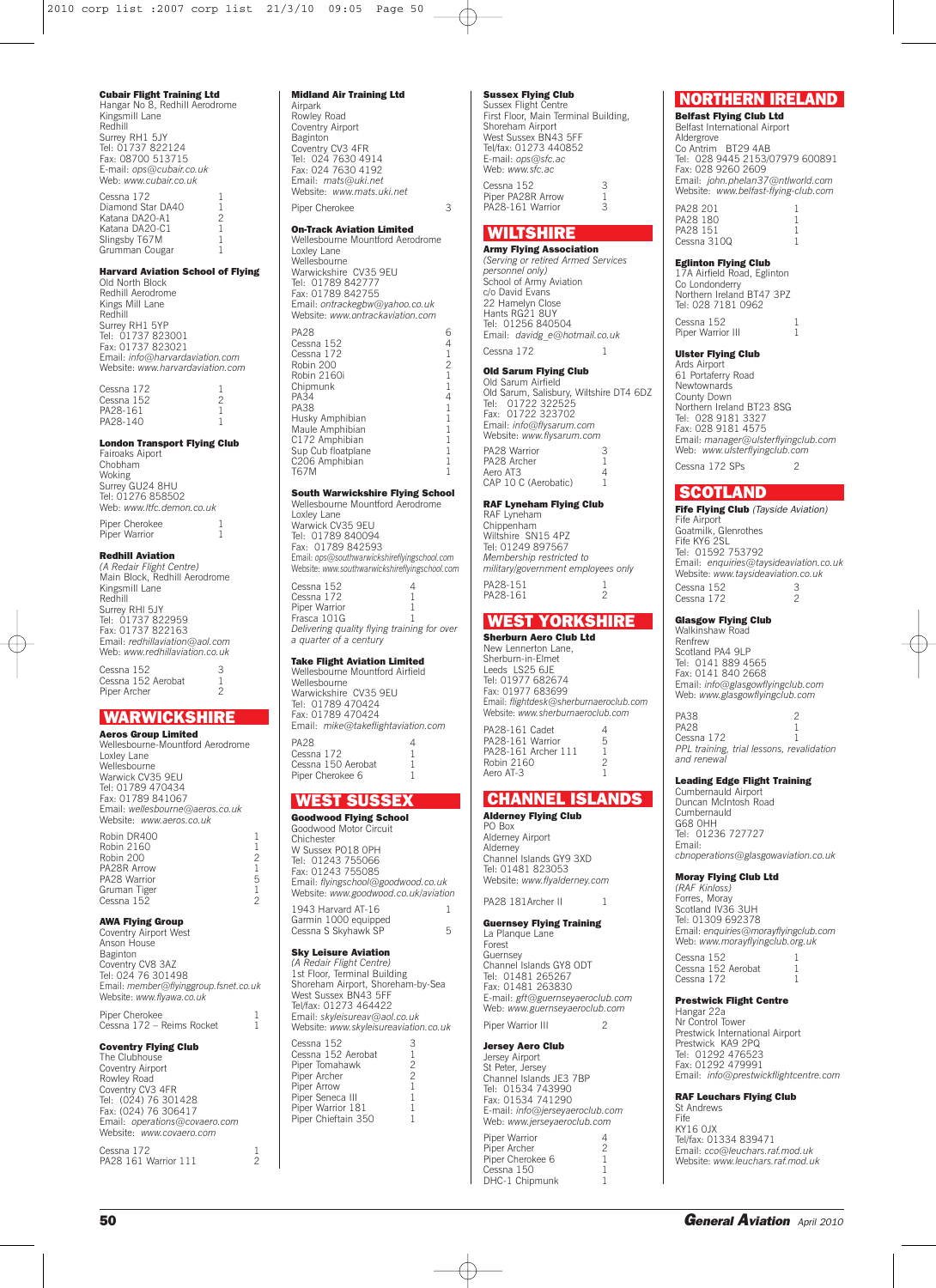**Tayside Flying Club** *(Tayside Aviation)* Mercury Way, Riverside Drive Dundee Airport, Dundee Scotland DD<sub>2</sub> 1UH Tel: 01382 644372 Fax: 01382 644531 Email: *enquiries@taysideaviation.co.uk* Website: *www.taysideaviation.co.uk*  $Cessna 152$  5 Cessna 172  $\frac{2}{5}$ Grob 115<br>Piner Warrior 3 **Piper Warrior** Piper Arrow<br>Piper Seneca Piper Seneca 1 Aslim AL200 MCC Simulator 1

## **WALES**

**Cambrian Aero Training** The GTi Training Suite Valleys Innovation Centre Navigation Park Abercynon Mountain Ash CF64 4SN Tel: 02920 701944 Fax: 01443 665010 Email: *fly@cambrian-aero.co.uk* Website: *www.cambrian-aero.co.uk*

#### PA28-236 PA28-181 PA28-180 PA21 1

#### **Mona Flying Club**

RAF Mona Gwalchmai Anglesey North Wales LL65 4PB Tel: 01407 720581 Email: *ron.kelsall@freezone.co.uk* Web: *www.flymona.com* Cessna 152 1 PA28 2

# **OVERSEAS**

**CYPRUS Griffon Aviation Cyprus Limited** c/o A Christou Trimania Ltd 11 Rembrandt Street Larnaca Cyprus 6057 Tel: + 357 264 22350 / +357 995 94307 Email: *achristou@cytanet.com.cy / admin@griffonaviation.com*

## **DENMARK**

**Aircombat Europe Ltd** Bredkaer Tvaervej 73 8250 Egå **DENMARK** Tel: +45 2343 0012/2295 2969 Email: *mail@lecheminant.com* Website: *www.aircombateurope.eu* Airfield: Vamdrup (EKVD) N552552/E0091958 SIAI Marchetti SF260

### **HONG KONG**

Robinson R44

**Hong Kong Aviation Club** Sun Wong Toi Road Kowloon, Hong Kong, China Tel: 852-2713 5171 Fax: 852 2761 9511 Email: *hkac@aviationclub.hk* Website: *www.hkaviationclub.com.hk* Cessna 152<br>Cessna 172 3 Cessna 172 3 Cessna 182 Cessna 162 1<br>Robinson R22 3 Robinson R22 3<br>Robinson R44 1

## **USA**

**Orlando Flight Training** 301 North Dyer Boulevard Kissimmee, Florida 34741 USA Tel: (001) 407 518 7766 or Cabair UK: 01234 751243 E-mail: *info@flyoft.com* Web: *www.flyoft.com JAA & FAA approved*

| Diamond Katana         | 5            |
|------------------------|--------------|
| Cessna 152             | 3            |
| Cessna 172SP           | $\mathbf{1}$ |
| Piper Warrior II       | 1            |
| Piper PA28 Warrior III | 4            |
| Piper Seminole         | 1            |
| Piper Cadet            | 1            |
| Grumman Cougar         |              |
|                        |              |

### **OTHER FLYING CLUBS AND OWNERSHIP GROUPS**

## **British Disabled Pilots**

**Flying Association** Lasham Airfield Lasham Alton Hants GU34 5SS Tel: 07747 617045 Email: *info@bdfc.net* Website: *www.bdfa.net* PA28 Warrior 2 BAE Bulldog 1 Hoist 1 Wheelchair accessible Golf Cart

## **B17 Preservation Ltd**

PO Box 92 Bury St Edmunds Suffolk IP28 8RR Tel: 01638 721304 Fax: 01638 720506 Email: *sallyb@b-17preservation.demon.co.uk* Website: *www.sallyb.org.uk Operator and keeper of the last remaining B-17 Flying Fortress in the UK*

## **Cambridge Flying Group**

c/o F Dymock Orbells. Mill Green Stoke by Clare Sudbury Suffolk CO10 8HJ Tel: 01223 293343 Fax: 01223 294147 Email: *cfg@cambridgeflyinggroup.co.uk* Website: *www.cambridgeflyinggroup.co.uk The Group offers 'ab initio' training to PPL on Tiger Moths and conversions*

## **de Havilland Support Ltd**

Duxford Airfield Cambridgeshire CB2 4QR Tel: 01223 8300 Fax: 01223 830085 Email: i*nfo@dhsupport.co.uk* Website: *www.dhsupport.com Type certificate holder for civil-certified de Havilland heritage aircraft and the Scottish Aviation Bulldog. Responsible to the CAA for continued airworthiness of these types. Recently obtained EASA Part 145 Category C and CAA BCAR B1 approvals for component repair and overhaul.*

### **DR Flying Club Limited**

22 Epney Road **Tuffley** Glos GL4 OLS Website: *drflyingclub.flyer.co.uk Co-ownership flying group*

#### **Enstone Sport Flying Ltd**

Enstone Aerodrome Church Enstone Oxfordshire OX7 4NP Tel: 01608 677208 Fax: 01608 677808 Email: *osf@enstoneaerodrome.co.uk* Website: *www.enstoneaerodrome.co.uk*

| Grob G-109 A          |   |
|-----------------------|---|
| Slingsby T61F Venture | ı |
| Piper Warrior         | 1 |
| Piper Cherokee        | ı |
| Diamond HK36TC        |   |
| S/Dimona              |   |
|                       |   |



**WE PROVIDE A QUICK, EASY AND** PROFESSIONAL FINANCING SERVICE TO OWNERS OF UK BASED AIRCRAFT. WE CAN HELP YOU FINANCE ALL EXISTING AIRCRAFT AS SECURITY.<br>EXISTING AIRCRAFT AS SECURITY.

www.closeaviation.com





 $\sum$  $ZN$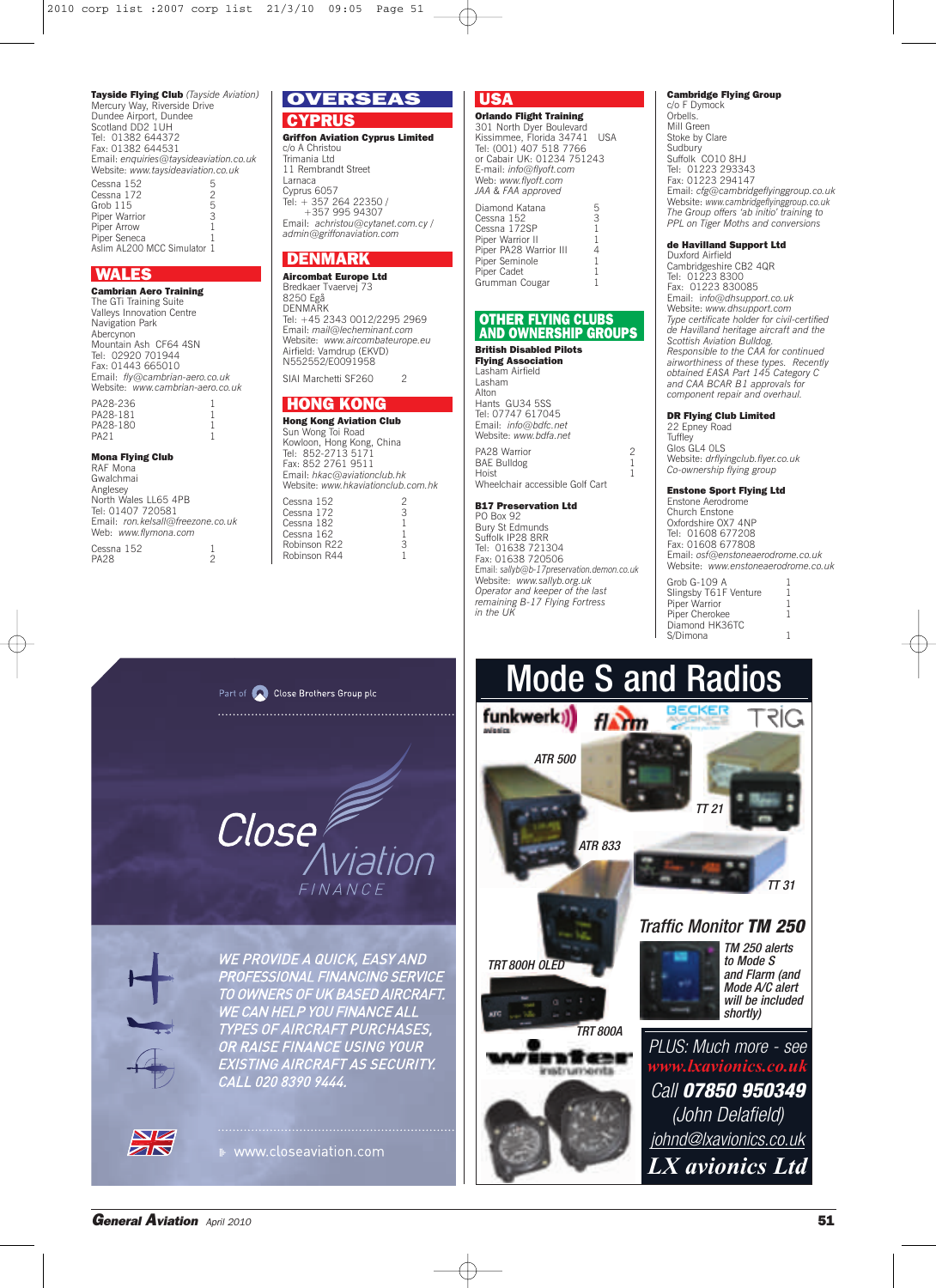### **Freestyle Aviation**

White Waltham Airfield Maidenhead Berks SL6 3NJ Tel: 07808 059881 Fax: 01628 777083 Email: *freestyleaviat@aol.com* Website: *www.freestyleaviation.co.uk*

## Pitts S-2A Special

**International Auster Club**

Peter J Gill Honorary Secretary 14 Meadow Close Whaley Bridge SK23 7BD Derbyshire Tel: 01663 733496 Fax: 01663 719214 Email: *peterjgill@bigfoot.com*

## **North Coates Flying Club**

Hangar 4, North Coates Airfield North Coates Grimsby Lincs DN36 5XU Tel: 01472 388850 Email: *ncfc@ntlworld.com* Website: *www.northcoatesflyingclub.co.uk Grass runway (650 metres) 23/05; AvGas available; hangarage available*

#### **Professional**

**Flying Instructors Association** 4 Highdown House Shoreham Airport BN43 5FF Tel: 01273 467277 Fax: 01273 455777 Email: *dorothy@pooleysfis.com* Website: *www.theflyinginstructor.com Advice and guidance to flying instructors; mentoring and a forum for discussion.*

#### **Purple Aviation**

Eshott Airfield Bockenfield Aerodrome Felton Northumberland NE65 9QJ Tel: 01670 787881 Email: *fly@purpleaviation.co.uk* Website: *www.purpleaviation.co.uk* Thruster T600 1<br>Small light aircraft FV97 2 Small light aircraft EV97 2 Weight shift P&M Quik example.com can do the candler of the state of the candidate the control of the candidate of the candidate control of the control of the control of the control of the control of the control of the control of the control of

#### **Real Flying Company Limited**

Hangar 4, 3 Cecil Pashley Way Shoreham Airport Shoreham by Sea W Sussex BN43 5FF Tel: 01273 440288 Fax: 01273 440325 Email: *ops@realflyingcompany.com* Website: *www.realflyingcompany.com*

Stampe SV4C 1 DHC-1 Chipmunk 1 Piper Warrior 2 T6 Harvard

### **Sherlowe Aerobatic Society**

Lower Grounds Farm Sherlowe High Ercall Shropshire TF6 6LT Tel: 01952 770189 Fax: 01952 770762 Email: *bob@sherlowe.com* Cessna 152 SP 1

## **Southport & Merseyside Aero Club**

Liver Grease Co Ltd Norfolk Street Liverpool L1 OBE Tel: 0151 7097494 Fax: 0151 70973774 Email: *smac@livergrease.co.uk* Website: *www.smac.merseyworld.com* Cessna 172 1

### **Spitfire Flying Club**

Popham Airfield Micheldever Winchester SO21 3BD Tel: 01256 397733 Fax: 01256 397114 Email: *pophamairfield@btconnect.com* Website: *www.popham-airfield.co.uk* Rental Cessna 150s and 172s

Pitts Aerobatic Training Microlight Training C42 + Eurostar

#### **Ultimate High Academy** Kemble Airfield

**Cirencester** Glos GL7 6BA Tel: 01285 771200 Fax: 01285 771225 Email: *info@ultimatehigh.co.uk* Website: *www.ultimatehigh.co.uk* Bulldog 4 Extra 300 2 Chipmunk 1

## **OTHER GENERAL AVIATION RELATED TRADE SERVICES**

**Adams Aviation Supply Co Ltd** Hunter House Biggin Hill Airport Biggin Hill Kent TN16 3BN Tel: 01959 576129 Fax: 01959 576660 Email: *mail@adamsaviation.com* Website: *www.adamsaviation.com Stocks and distributes widest range of aircraft parts in Europe. Multilingual team of aviation equipment experts.*

## **Adams Aviation Supply –**

**The Flying Shop** Hunter House Biggin Hill Airport Biggin Hill Kent TN16 3BN Tel: 01959 579800 Fax: 01959 575693 Email: info@flyingshop.com<br>Website: www.flyingshop.com<br>The Flying Shop offers both aviators and<br>enthusiasts a single-source for all needs<br>for all needs with a wide range of<br>products including books, charts, *clothing, aircraft accessories, pilots gadgets and gifts. Air display organisers and consultants.*

### **Airplan Flight Equipment Ltd**

1a Ringway Trading Estate Shadowmoss Road Manchester M22 5LH Tel: 0161 499 0023 Fax: 0161 499 0298 Email: *afe@afeonline.com* Website: *www.afeonline.com*

## **Airplan Flight Equipment Ltd**

Oxford Airport Pilot Shop Oxford Airport Kidlington Oxford OX5 1QX Tel: 01865 841441 Fax: 01865 842495 *AFE have Europe's widest range of pilot supplies and aircraft accessories. We can supply almost everything for the pilot from a pencil to a complete instrument panel and avionics fit, and we can ship worldwide. Trade enquiries are also particularly welcome.*

#### **Besso Limited** Aviation Division

8-11 Crescent London EC3N 2LY Tel: 0207 480 1048 Fax: 0207 480 1271 Email: *hazel.foster@besso.co.uk Aviation Insurance*

#### **Cavok Limited** PO Box 641

Weybridge Surrey KT13 3EB Tel: 0870 609 1391 Email: *cavok@avnet.co.uk* Website: *www.qudiem.com Software for flying club operations. Flight and shop invoicing/membership /tech log data/administration*

#### **English Heritage**

National Monuments Record Office Kemble Drive Swindon SN2 2GZ Tel: 01793 414703 Email: *damian.grady@english-heritage.org.uk Undertakes aerial photography of archaeological sites and historic buildings*

## **Evers Consulting Ltd**

22 Church Lane Madingly **Cambridge** CB<sub>23</sub> 8AF Tel: 07739 165442 Fax: 01954 210136 Email: *mark@eversconsulting.com*

## **MSS Holdings Limited**

Fleetwood Road Wesham Kirkham Preston Lancs PR4 3HD Tel: 01772 687775 Fax: 01772 687774 Email: *philconnolly@btinternet.com*

### **Pooleys**

Elstree Aerodrome Elstree Herts WD6 3AW Tel: 0208 207 3749 Fax: 0208 953 2512 Email: sales@pooleys.com<br>Website: www.pooleys.com<br>Manufacturers of flight training<br>equipment since 1957. We supply to<br>over 95% of UK flying schools and our<br>equipment is sold to flight training *organisation across the world. Please call us to set up a trade account or for any queries*

### **Transair Pilot Shop**

Shoreham Airport Shoreham-by-Sea West Sussex BN43 5PA Tel: 01273 466000 Email: *info@transair.co.uk* Website: *www.transair.co.uk Headquarters/retail shop/mail order*

## **Transair Pilot Shop**

50a Cambridge Street London SW1V 4QQ Tel: 0207 976 6787

## **Transair Pilot Shop**

Airways Flying Club Wycombe Air Park, Booker, Marlow, Buckinghamshire,  $SI$  7 3DP Tel: 01494 529262

#### **Transair Pilot Shop** Gloucestershire Airport

Aviation House Staverton Glos GL51 6SR Tel: 01452 856749 *Supports British aviation and encourages air-mindedness in young people. Offers flying and engineering scholarships and administers the Associate Parliamentary Aerospace Group*

## **GENERAL AVIATION ORGANISATIONS AND OFFICIAL CONTROLLING BODIES**

**AIR LEAGUE** Broadway House, Tothill Street London SW1H 9NS Tel: 0207 222 8463 Fax: 0207 222 8462 Email: *flying@airleague.co.uk*

### **AIRPORT OPERATORS**

**ASSOCIATION** 3 Birdcage Walk London SW1H 9JJ Tel 020 7222 2249 Fax 020 7976 7405 Email: *enquiries@aoa.org.uk*

### **AVIATION TRAINING ASSOCIATION**

Dralda House,<br>Crendon Street Crendon Street High Wycombe Bucks HP13 6LS Tel: 01494 445262 Fax: 01494 439984 Email: *mail@aviation-training.org* Web: *www.aviation-training.org*

#### **BAA PLC**

130 Wilton Street London SW1V 1LQ Tel 020 7834 9449 Fax 020 7932 6699

### **BRITISH AEROBATIC ASSOCIATION**

c/o West London Aero Club White Waltham Airfield Maidenhead Berkshire SL6 3NJ Tel: 01628 823272 Fax: 01628 826070 Website: *www.aerobatics.org.uk*

## **BRITISH AVIATION**

**PRESERVATION COUNCIL** c/o Brian Dixon 19 Acton Place High Heaton Newcastle Upon Tyne NE7 7RL Tel: 0191 266 2049 Email: *secretarybapc@blueyonder.co.uk* Website: *www.bapc.org.uk*

#### **BRITISH BALLOON & AIRSHIP CLUB**

c/o Cameron Balloons Ltd St John Street Bedminster Bristol BS3 4NH *information@bbac.org*

#### **BRITISH BUSINESS & GENERAL AVIATION ASSOCIATION**

19 Church Street **Brill** Aylesbury Buckinghamshire HP18 9RT Tel 01844 238020 Fax 01844 238087 Email: *info@bbga.aero* Website: *www.bbga.aero*

#### **BRITISH GLIDING ASSOCIATION**

Kimberley House Vaughan Way Leicester LE1 4SE Tel 0116 253 1051 Fax 0116 251 5939 Email: *bga@gliding.co.uk* Website: *www.gliding.co.uk*

#### **BRITISH HANG GLIDING & PARAGLIDING ASSOCIATION (BHPA)**

The Old Schoolroom Loughborough Road Leicester LE4 5PJ Tel 0116 2611322 Fax 0116 2611323 Email: *office@bhpa.co.uk* Website: *www.bhpa.co.uk*